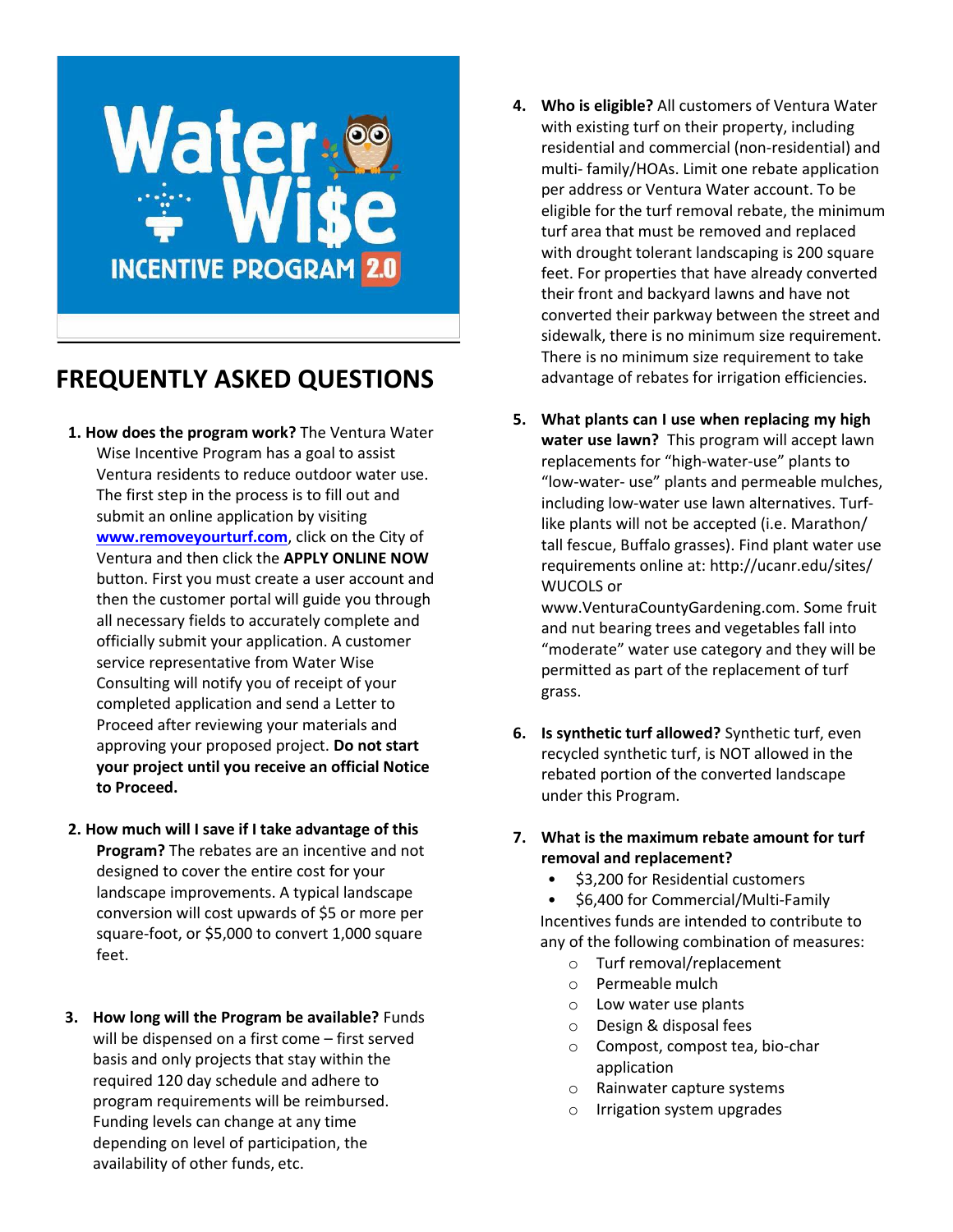- **8. Is the rebate available for irrigation replacement?** The rebate for Water Wise 2.0 program is based on the square footage of turf replaced. Irrigation replacement alone (not associated with turf removal) is NOT eligible for this rebate program. Customers can apply at [www.removeyourturf.com](http://www.removeyourturf.com/) for Ventura Water's smart irrigation controller and high efficiency sprinkler nozzle program.
- **9. I am part of a Home Owner's Association that pays my water bill.** Can I still receive a rebate? If your name is on the water bill, you can apply for a rebate. Water Wise Consulting may require HOA's/property manager approval verification before allowing notice to proceed.
- **10. Are front yards only eligible?** No. Any part of your landscape can be considered for qualification. The qualifying rebate area must be turf or other waterintensive landscaping.
- **11. What is considered "permeable"?** This program does not allow "hardscape", which is nonpermeable concrete or asphalt. Permeable hardscape such as gravel, brick, pavers, flagstone, with permeable, mortar-less material joints (fill with vegetation, sand, gravel, or crushed rock) are allowed so long as the joints separating the individuals bricks/pavers, etc. is not less than 1" on average. Tightly jointed bricks, pavers, and flagstone will not qualify.
- **12. Can I receive a rebate for rebate for replacing a dead lawn or areas where I removed my lawn already?** Yes. As long as the replacement landscaping project has not begun. If the area currently has dead turf, or turf has been recently removed, BUT NO NEW LANDSCAPE HAS BEGUN, then a project that will remove remaining turf and meet program Terms and Conditions can receive a rebate.
- **13. Can I convert turf in my front yard at this time, and receive another incentive for turf removal in my backyard at another time?** No, incentives are limited to one application per program. You cannot apply for another rebate, even if you implement an additional turf removal or irrigation efficiency project at a later date under the Water Wise 2.0 program.
- **14. Can my rebate check be less than the estimated rebate amount provided to me in my preinspection survey?** Yes. If the actual size of the area converted or total receipts shown of eligible installation costs and materials is less than originally estimated, the final rebate amount can be less.
- **15. I own a rental property in addition to my own home, can I apply for both?** Yes, if they are on separated accounts. One application per Ventura Water account is allowed.
- **16. Do I need to provide a design or site plan?** Yes, the following information should be provided in the site plans(s):
	- At least one sketch to approximate scale.
	- Irrigation zones (also known as valves or stations)
	- Irrigation: clearly identify the new type of irrigation to be used (none, drip, bubbler, point irrigation, or no spray irrigation).
	- Mixed Zones do not qualify for this program! A mixed zone has different types of irrigation in the same zone.
	- Accurate Measurement: plan must contain the approximate measurement in square footage of the turf to be removed.
	- Legend: Include a legend identifying the new plants and any ground cover (nonplant material)
- **17. Do I need to provide a plant list?** Yes! Before submitting your plan lists confirm they meet ALL of the following criteria:
	- *New Plant Names*-include new plants used in your project (give separate lists for all areas in the project)
	- *Quantities-*List the quantity of each plant being used
	- *Spread* List the mature spread (width) for each type of plant on your list and verify this from one of the sources listed.
	- *Plant Coverage*-Calculate that your project will meet the minimum 50% plant coverage requirement for the project with new plants (for existing trees a 25% maximum coverage credit will be awarded)